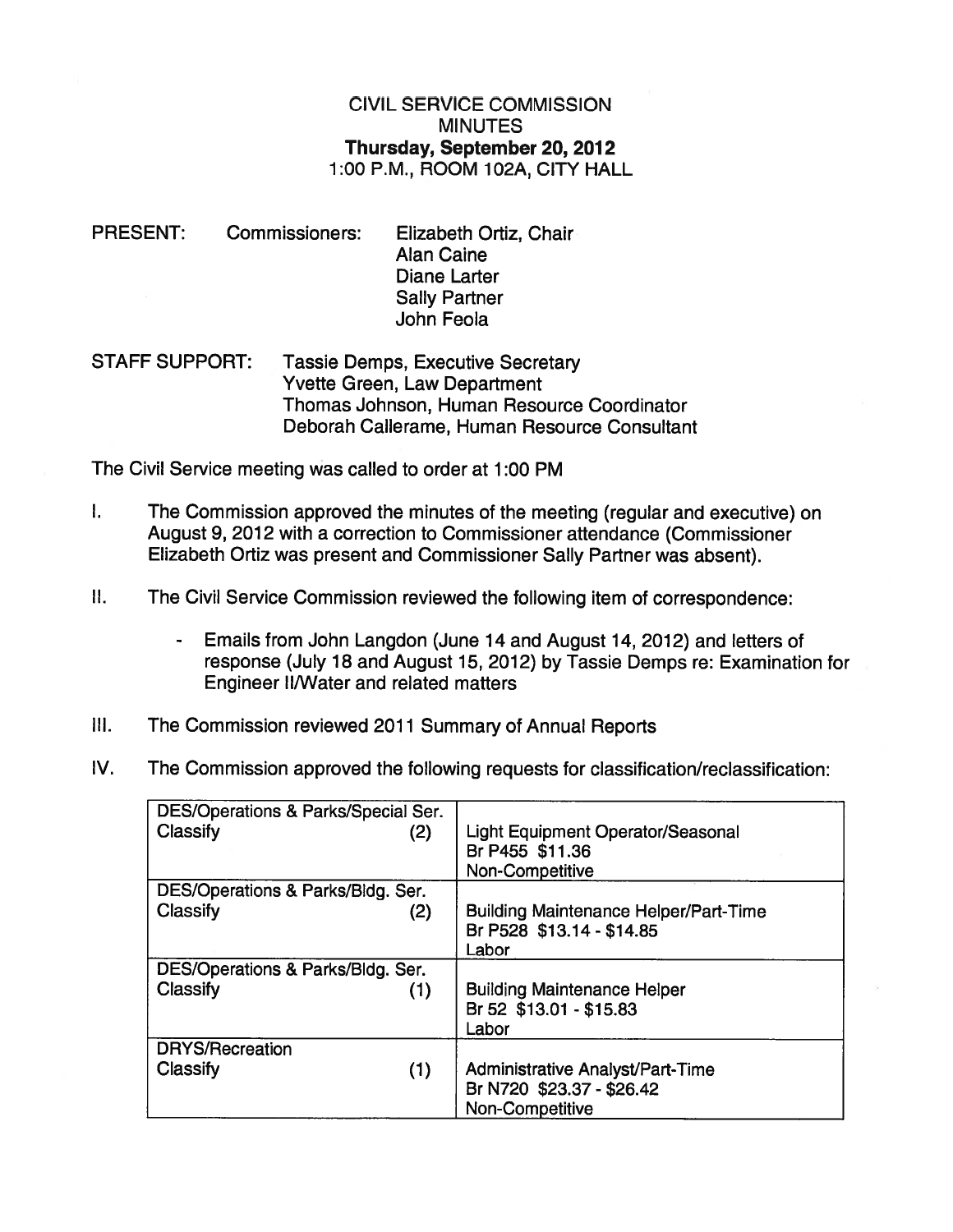| <b>DRYS/Recreation</b>         |     |                                                                                                      |
|--------------------------------|-----|------------------------------------------------------------------------------------------------------|
| Classify                       | (1) | Youth Camp Supervisor/Temporary<br>(Temporary $-1$ year)<br>Br 12 \$33,049 - \$42,362<br>Competitive |
| <b>DRYS/Recreation</b>         |     |                                                                                                      |
| <b>Classify</b>                | (2) | Youth Intervention Aide/Part-Time<br>Br P850 \$16.76 - \$17.81<br><b>CPNC</b>                        |
| <b>DRYS/Youth Services</b>     |     |                                                                                                      |
| Classify                       | (1) | Youth Services Assistant/Part-Time<br>Br N075 \$15.24 - \$17.38<br>Competitive                       |
| <b>DRYS/Recreation</b>         |     |                                                                                                      |
| Classify                       | (1) | Youth Camp Supervisor/Part-Time/                                                                     |
|                                |     | Temporary                                                                                            |
|                                |     | (Temporary thru 6/30/13)                                                                             |
|                                |     | Br P712 \$18.16                                                                                      |
|                                |     | Competitive                                                                                          |
| <b>FIN/Parking</b><br>Classify |     | Executive Assistant/On-Call/Temporary                                                                |
|                                | (1) | (Temporary - 12 months)                                                                              |
|                                |     | Br N200 \$23.60 - \$26.68                                                                            |
|                                |     | Competitive                                                                                          |
| FIN/Parking                    |     |                                                                                                      |
| <b>Classify</b>                | (2) | Clerk III/Typing/Temporary                                                                           |
|                                |     | (Temporary - 3 months)                                                                               |
|                                |     | Br P707 \$15.27 - \$17.26                                                                            |
|                                |     | Competitive                                                                                          |
| NBD/                           |     |                                                                                                      |
| Classify                       | (1) | <b>Property Conservation Inspector/</b>                                                              |
|                                |     | Bilingual/Temporary                                                                                  |
|                                |     | (Temporary - 10 months)                                                                              |
|                                |     | Br 18 \$39,893 - \$52,069                                                                            |
|                                |     | Competitive                                                                                          |
| <b>RFD/Line Division</b>       |     |                                                                                                      |
| <b>Classify</b>                | (2) | <b>Battalion Chief/Temporary</b>                                                                     |
|                                |     | (Temporary – 10 months, 7 days)                                                                      |
|                                |     | Br 85 \$92,843 - 97,437                                                                              |
|                                |     | Competitive                                                                                          |
| <b>RFD/Line Division</b>       |     |                                                                                                      |
| Classify                       | (2) | <b>Battalion Chief</b>                                                                               |
|                                |     | Br 85 \$92,843 - 97,437                                                                              |
|                                |     | Competitive                                                                                          |

IV. The Commission approved the following requests for classification/reclassification (continued):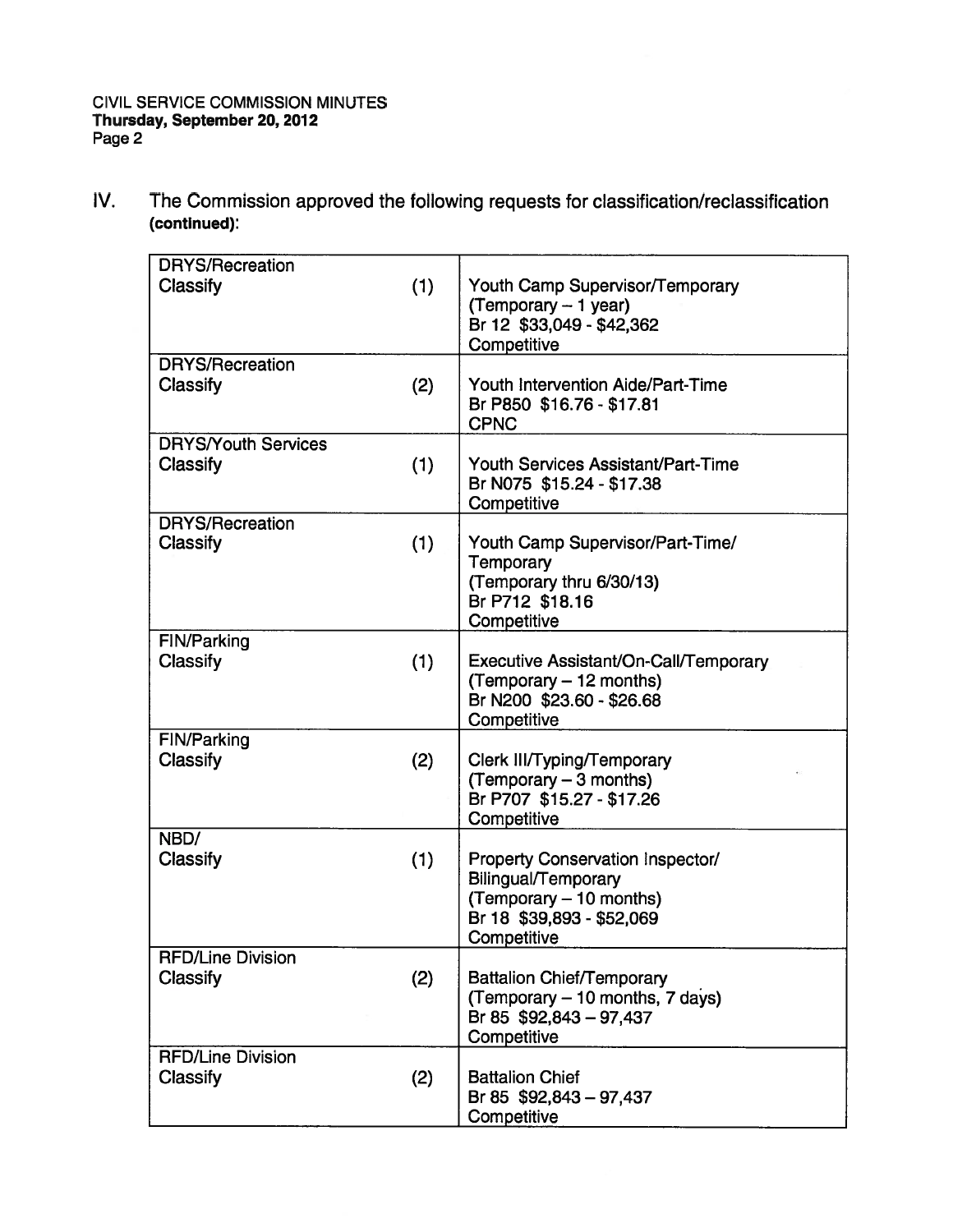IV. The Commission approved the following requests for classification/reclassification (continued):

| <b>RPD/Operations</b>           |     |                                                                                                                        |
|---------------------------------|-----|------------------------------------------------------------------------------------------------------------------------|
| Classify                        | (1) | Police Captain/Temporary<br>(Temporary - 1 year)<br>Br 94 \$82,736 - \$87,724<br>Competitive                           |
| <b>RPD/Operations</b>           |     |                                                                                                                        |
| Classify                        | (5) | Police Sergeant/Temporary<br>(Temporary - 3 months)<br>Br 92 \$73,165 - \$77,577<br>Competitive                        |
| <b>RPL/Central/Security</b>     |     |                                                                                                                        |
| Classify                        | (2) | Security Guard/Part-Time/Temporary<br>$(Temporary - 1 month)$<br>Br N015 \$13.63 - \$15.55<br>Non-Competitive          |
| RPL/Central/Security            |     |                                                                                                                        |
| Classify                        | (2) | <b>Security Guard/Part-Time</b><br>Br N015 \$13.63 - \$15.55<br>Non-Competitive                                        |
| <b>RHA/Property Maintenance</b> |     |                                                                                                                        |
| Classify                        | (1) | Maintenance Mechanic Specialist/Temporary<br>(Temporary - 9/10-9/19/12 only)<br>\$28,828 - \$36,162<br>Non-Competitive |
| <b>RHA/Property Maintenance</b> |     |                                                                                                                        |
| Classify                        | (1) | Maintenance Mechanic Specialist<br>\$28,828 - \$36,162<br>Non-Competitive                                              |

- V. The Civil Service Commission adopted the following Job Specifications:
	- 911 Dispatcher I 911 Dispatcher I/Bilingual 911 Telecommunicator <sup>911</sup> Telecommunicator/Bilingual 911 Operations Manager 911 Shift Supervisor Chief of Maintenance/RHA Digital Media Specialist Family Self Sufficiency Supervisor Municipal Facilities Coordinator Property Maintenance Supervisor/RHA Special Events Operations Manager Supervisor of Electrical Trades Veterinary Assistant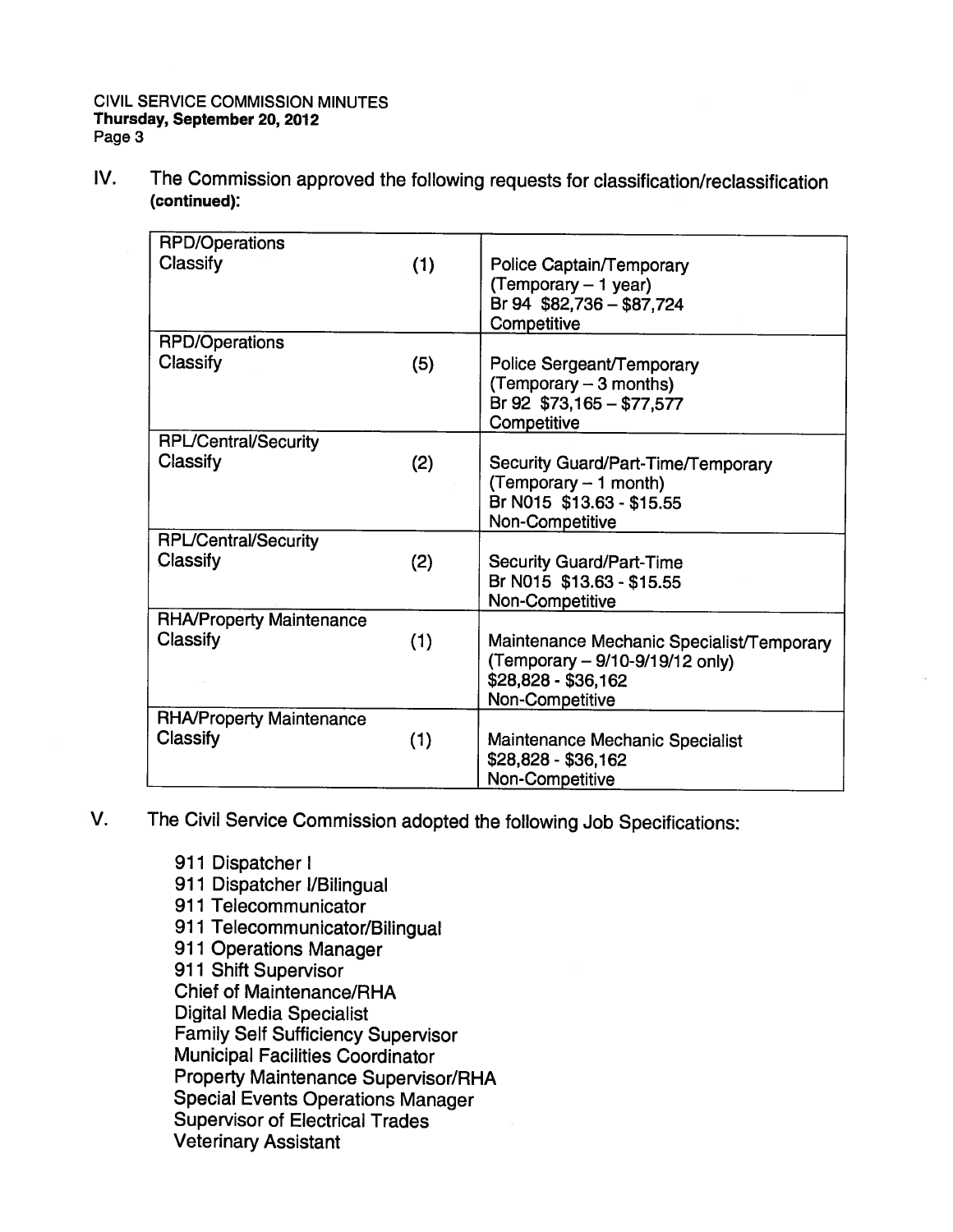VI. A. The Commission established the following Civil Service Eligible Lists for one year unless extended:

> 911 Dispatcher I, 12ENC1O31 Manager of Library Finance, 12EP79547 Materials Equipment Fleet & Facilities Coordinator, 12EOC67595 Operations Analyst, 12EOC60716 Permit Office Manager, 12ENC1884 Permit Office Manager, 12EOC68220 Plumbing Inspector, 12E0C69382 Police Lieutenant, 11 EP78986 Program Coordinator, 12E0C67571 Senior Code Enforcement Officer, 12EP70511 Senior Surveying Technician, 12E0C68262

VII. B. The Commission acknowledged the close out of the examination process of the following title, with no successful candidates:

Fire Equipment Maintenance Supervisor, 12EP79490

VIII. The Civil Service Commission approve<sup>d</sup> the extension of the following Civil Service Eligible Lists(s) for an additional year (unless or until new eligible list is established):

> Administrative Analyst, 11 EP79898 Architect, 09EP74678 Architect, 11EOC68410 Assistant Architect, 11EOC60929 Automotive Parts Clerk, 10EOC68421 Cemetery Service Representative, 11 EOC66497 Cemetery Service Representative, 11EP79763 Cemetery Service Representative/Bilingual, 11EOC66506 Clerk III/Typing, 11 EDCR1108P Clerk III/Typing, 11EDCR1107 Deputy Director BHRM, 10EP76499 Director of Business Intelligence, 11EP78537 Equipment Trainer, 10EOC67205 Fleet Maintenance Technician, 10EOC69274 Human Resource Consultant I, 10E0C64674 Integrity Compliance Officer/Part Time, 10EOC68897 Lead Police Information Clerk, 10EP77326 Operations Superintendent, 10EP77648 Police Information Clerk, 10EOC64753 Principal Engineering Technician, 09EP76521 Principal Engineering Technician, 09EOC61713 Principal Engineering Technician/CADD, 11 E0C60953 Public Safety Aide, 10EOC68459 Purchaser, 10EP77512 Senior Engineering Technician, 09EOC61708